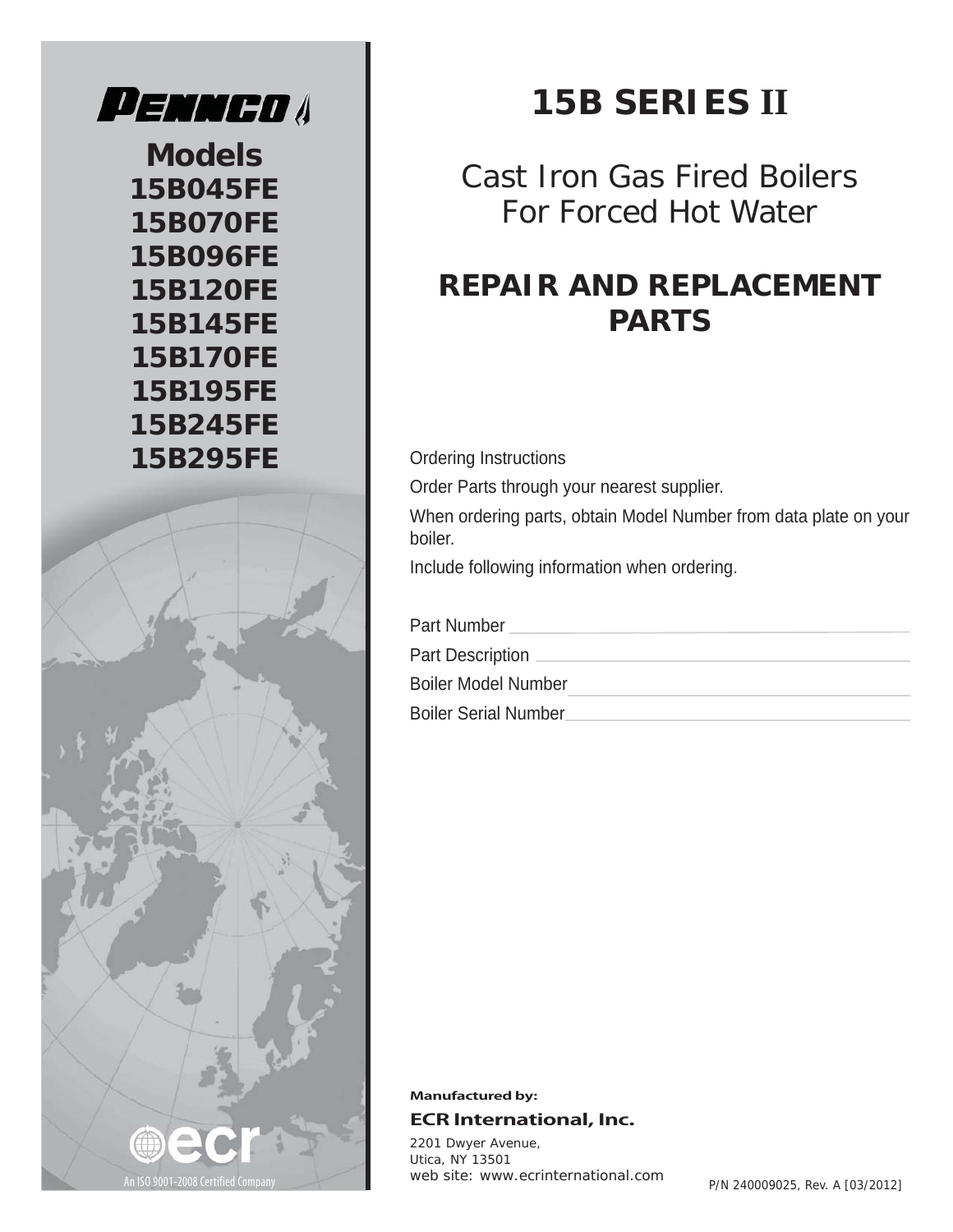

| <b>I</b> tem | <b>Description</b>    | <b>I</b> tem | <b>Description</b>         | <b>I</b> tem | <b>Description</b>  |
|--------------|-----------------------|--------------|----------------------------|--------------|---------------------|
| 1            | Jacket Top            | 13           | Gas Valve                  | 25           | Pipe Adapter        |
| 2            | <b>Flue Collecter</b> | 14           | Jacket Side Left           | 26           | Pipe Elbow          |
| 3            | Baffle                | 15           | Control Panel              | 27           | Safety Relief Valve |
| 4            | Jacket Side Right     | 16           | Transformer                | 28           | Pipe Adapter        |
| 5            | Jacket Front Upper    | 17           | Control                    | 29           | Jacket Back         |
| 6            | Heat Exchanger        | 18           | Control Cover              | 30           | Jacket Back to Flue |
| 7            | Jacket Front Lower    | 19           | Pipe Bushing               | 31           | Draft Hood          |
| 8            | Base                  | 20           | Well                       |              |                     |
| 9            | <b>Burner Door</b>    | 21           | Temperature Pressure Gauge |              |                     |
| 10           | Manifold              | 22           | Drain Valve                |              |                     |
| 11           | Burner Tube           | 23           | Pipe Tee                   |              |                     |
| 12           | Tray                  | 24           | Pipe Adapter               |              |                     |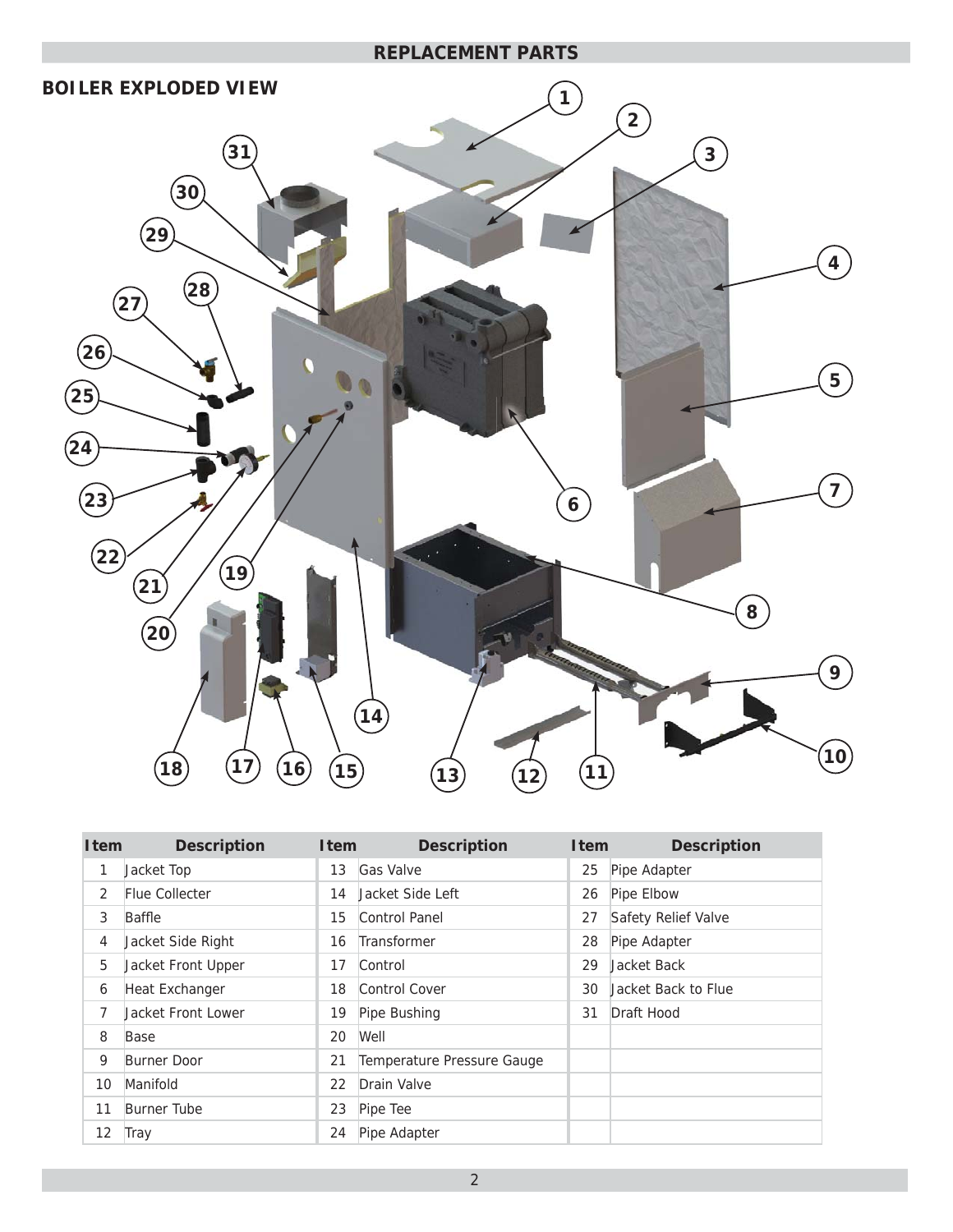## **BOILER BASE**



| <b>Item</b>    | Part No.   | <b>Description</b>                                           | QTY.                                    |
|----------------|------------|--------------------------------------------------------------|-----------------------------------------|
|                |            | Burner Tube 11/2" (045)                                      | 1                                       |
|                |            | Burner Tube 11/2" (070, 096)                                 | 2                                       |
| 1              | 240005543  | Burner Tube 1½" (120, 145)                                   | 3                                       |
|                |            | Burner Tube 11/2" (170, 195)                                 | 4                                       |
|                |            | Burner Tube 11/2" (245)                                      | 5                                       |
|                |            | Burner Tube 11/2" (295)                                      | 6<br>1<br>$\overline{4}$<br>1<br>1<br>1 |
|                | 3261201    | Burner Door (045)                                            |                                         |
|                | 32611405   | Burner Door (070, 096)                                       |                                         |
| $\overline{2}$ | 109008519  | Burner Door (120, 145)                                       |                                         |
|                | 109008520  | Burner Door (170, 195)                                       |                                         |
|                | 109008521  | Burner Door (245)                                            |                                         |
|                | 109008522  | Burner Door (295)                                            |                                         |
| 3              | HW-005.01  | Screw 1/4 - 20 x 1/2 Self Tap                                |                                         |
|                | 356-2-1.01 | Manifold (045)                                               |                                         |
|                | 356-2-1.02 | Manifold (070,096)                                           |                                         |
|                | 356-2-1.03 | Manifold (120, 145)                                          |                                         |
| 4              | 356-2-1.04 | Manifold (170, 195)                                          |                                         |
|                | 356-2-1.05 | Manifold (245)                                               |                                         |
|                | 356-2-1.06 | Manifold (295)                                               |                                         |
| 5              | VG-006.00  | Internal Bushing 3/4 x 1/2 (ALL LP)                          |                                         |
|                | VG01101    | Gas Valve, Spark Nat (045-145)                               |                                         |
| 6              | VG01102    | Gas Valve, Spark Nat (170-195)                               |                                         |
|                | VG01103    | Gas Valve, Spark Nat (245-295)                               |                                         |
|                | VG01104    | Gas Valve, Spark LP (045-295)                                |                                         |
| 7              | VG01601    | Straight Flange - 3/4" NPT (170, 195, 245,<br>295 - LP ONLY) |                                         |

| ltem      | Part No.   | <b>Description</b>                | QTY.           |
|-----------|------------|-----------------------------------|----------------|
|           |            | Orifice 3.2mm, Nat. (096)         | 2              |
|           | 240007406  | Orifice 3.2mm, Nat. (145)         | 3              |
|           |            | Orifice 3.2mm Nat. (195)          | 4              |
|           |            | Orifice 3.2mm, Nat. (245)         | 5              |
|           |            | Orifice 3.2mm, Nat. (295)         | 6              |
|           | 240007405  | Orifice 3.1mm, Nat (045)          | 1              |
|           | 240007403  | Orifice 2.9mm, Nat (120)          | 3              |
|           | 240007403  | Orifice 2.9mm, Nat (170)          | 4              |
| 8         | 240007402  | Orifice 2.8mm, Nat (070)          | $\overline{2}$ |
|           |            | Orifice #47, LP (045)             | 1              |
|           |            | Orifice #47, LP (096)             | 2              |
|           |            | Orifice #47, LP (145)             | 3              |
|           | 355-1-5.04 | Orifice #47, LP (195)             | 4              |
|           |            | Orifice #47, LP (245)             | 5              |
|           |            | Orifice #47, LP (295)             | 6              |
|           | 355-1-5.06 | Orifice #49, LP (120)             | 3              |
|           |            | Orifice #49, LP (170)             | 4              |
|           | 355-1-5.07 | Orifice #50, LP (070)             | $\overline{2}$ |
|           | 5611601    | Base w/Insul (045)                |                |
|           | 5611602    | Base w/Insul (070, 096)           |                |
| 9         | 5611604    | Base w/Insul (170, 195)           | 1              |
|           | 5611605    | Base w/Insul (245)                |                |
|           | 5611606    | Base w/Insul (295)                |                |
|           | 325-2-8.01 | Combustible Floor Base - 45       |                |
|           | 325-2-8.02 | Combustible Floor Base - 70, 96   |                |
|           | 325-2-8.03 | Combustible Floor Base - 120, 145 | 1              |
| NOT SHOWN | 325-2-8.04 | Combustible Floor Base - 170, 195 |                |
|           | 325-2-8.05 | Combustible Floor Base - 245      |                |
|           | 325-2-8.06 | Combustible Floor Base - 295      |                |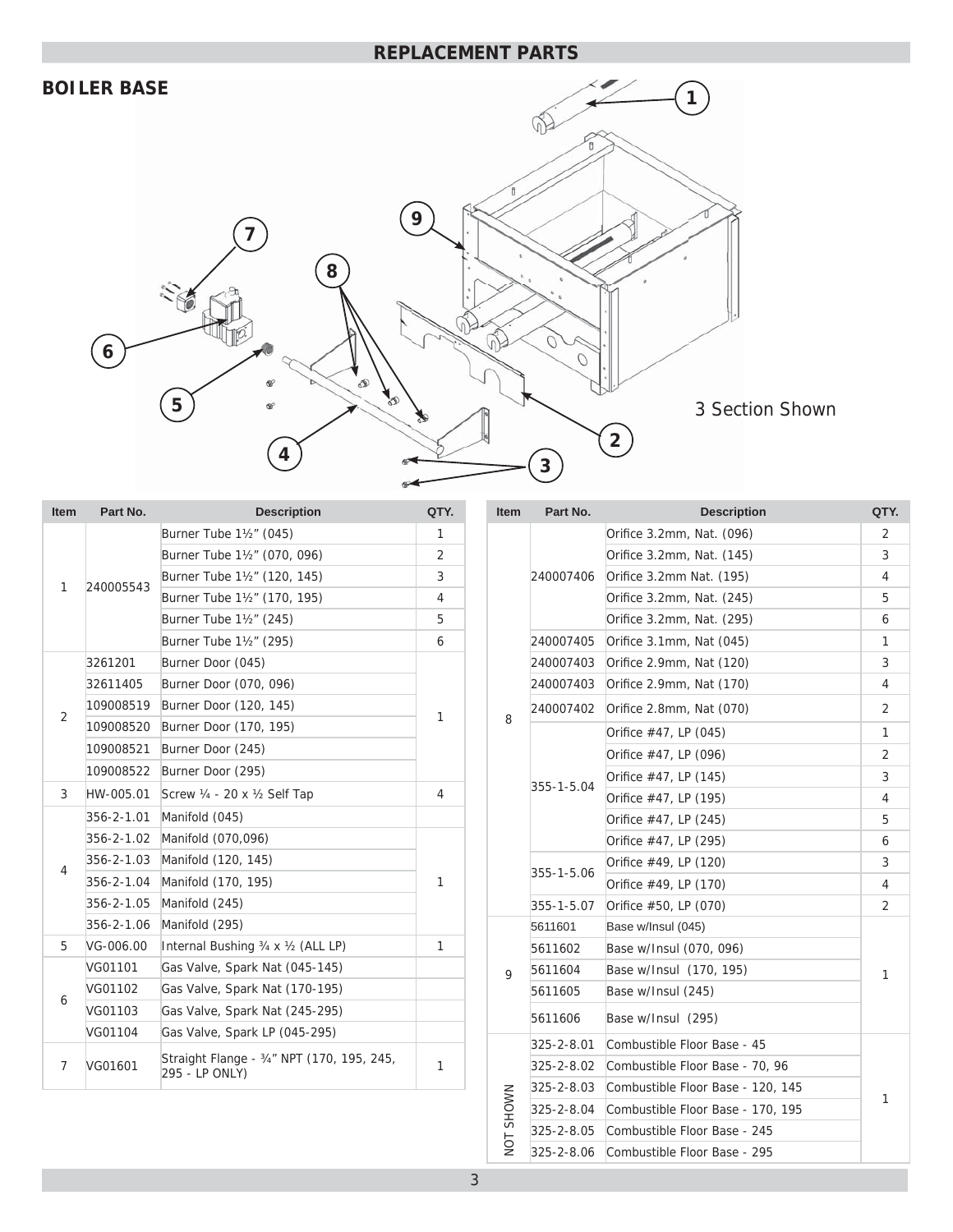## **PIPING & CONTROLS**



| Item          | Part No.  | Description                    | Qty. |
|---------------|-----------|--------------------------------|------|
| 1             | 240008767 | 60" Circulator Harness         | 1    |
| $\mathcal{P}$ | 1260006   | Gauge - Theraltimeter          | 1    |
| 3             | 1635001   | Well 3/4 x 1 1/2"              | 1    |
| 4             | 108000193 | Control Cover                  | 1    |
| 5             | HW-016.03 | Drain Valve                    | 1    |
| 6             | 1510001   | Pipe - Tee 1-1/4 x 3/4 x 1-1/4 | 1    |
| 7             | 1310002   | Pipe- NPL 1-1/4 x 4-1/2 NPT    | 1    |
| 8             | 1190001   | Pipe Elbow 3/4" 90°            | 1    |
| 9             | 1310001   | Pipe - Adapter 3/4" x 4"       | 1    |
| 10            | VR-001.01 | Relief Valve 30#               | 1    |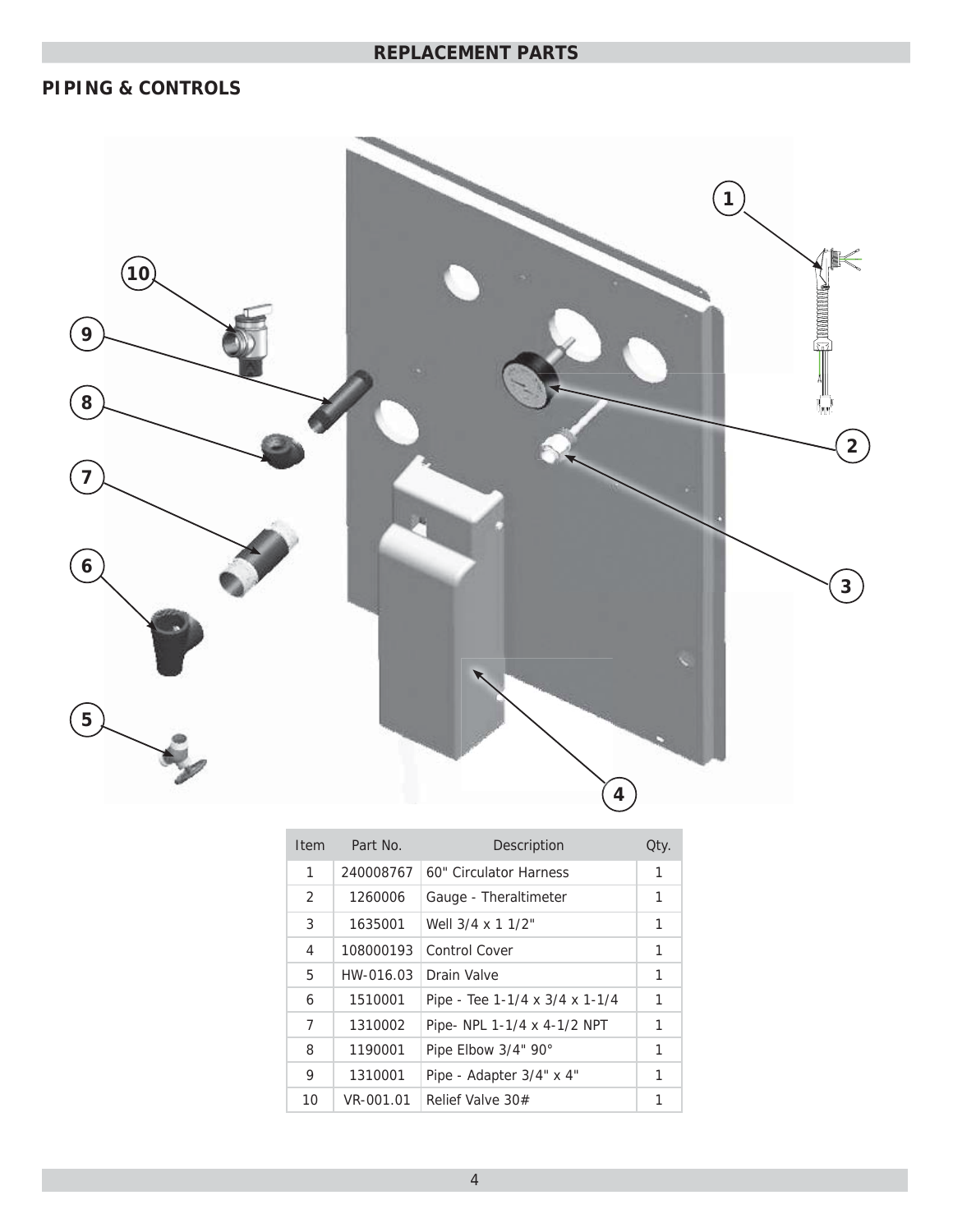

| <b>ITEM</b>           | <b>DESCRIPTION</b>              | P/N       | QTY.           |
|-----------------------|---------------------------------|-----------|----------------|
| 1                     | <b>Control Module</b>           | 240008781 | 1              |
| $\overline{2}$        | 50 VA Transformer               | 240008782 | 1              |
| 3                     | J-Box                           | 109008634 | 1              |
| $\overline{4}$        | J-Box Cover                     | 109008335 | 1              |
| 5                     | Screw# $8 \times 1/2$ " B Point | 20100021  | 8              |
| 6                     | Ground Screw $# 8$              | HW07701   | $\overline{2}$ |
| $\overline{7}$        | Grommet, Plastic 7/8"           | 14693011  | 1              |
| 8                     | Grommet, Plastic 7/8"           | 20600023  | 1              |
| 9                     | Screw #10 X 1/2", A Point       | 14695074  | 4              |
| 10                    | Control Panel                   | 109008507 | 1              |
| 11                    | Cable Keeper                    | EF03601   | 1              |
| $\star$               | Sensor, 24"                     | 240009339 | 1              |
| $\star$               | Sensor Clip                     | 240008013 | $\mathbf{1}$   |
| $\star$               | Damper Harness                  | 240006309 | 1              |
| $\star$               | Low Volt Harness                | 240009195 | 1              |
| $\star$               | Line Volt Harness               | 240009194 | 1              |
| $^\star$<br>Not Shown |                                 |           |                |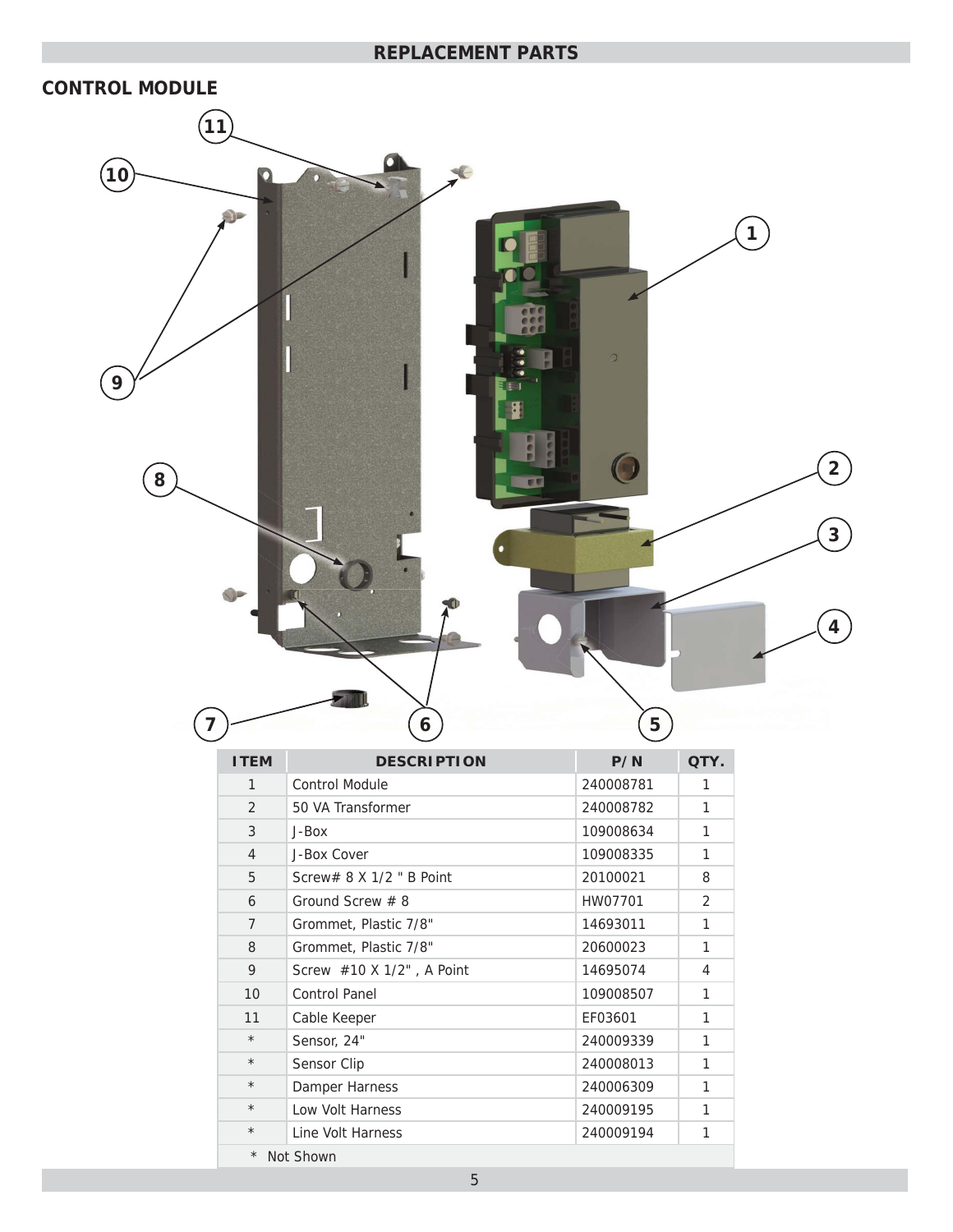**4**



| <b>Item</b>    | Part No.  | <b>Description</b>             | Qty. |
|----------------|-----------|--------------------------------|------|
|                | 240006936 | 4" Damper (045)                |      |
|                | 240006937 | 5" Damper (070, 096)           |      |
| 1              | 240006938 | 6" Damper (120, 145)           | 1    |
|                | 240006939 | 7" Damper (170, 195)           |      |
|                | 240006940 | 8" Damper (245)                |      |
|                | 240006941 | 9" Damper (295)                |      |
|                | 109008692 | Jkt Top Panel (045)            |      |
|                | 109008693 | Jkt Top Panel (070, 096)       |      |
| $\overline{2}$ | 109008694 | Jkt Top Panel (120, 145)       | 1    |
|                | 109008695 | Jkt Top Panel (170, 195)       |      |
|                | 109008741 | Jkt Top Panel (245)            |      |
|                | 109008742 | Jkt Top Panel (295)            |      |
|                | 109008705 | Jkt Back to Flue (045)         |      |
|                | 109008706 | Jkt Back to Flue (070, 096)    |      |
|                | 109008707 | Jkt Back to Flue (120, 145)    |      |
| 3              | 109008708 | Jkt Back to Flue (170, 195)    | 1    |
|                | 109008747 | Jkt Back to Flue (245)         |      |
|                | 109008748 | Jkt Back to Flue (295)         |      |
|                | 109008701 | Jkt Back Panel (045)           |      |
|                | 109008702 | Jkt Back Panel (070, 096)      |      |
|                | 109008703 | Jkt Back Panel (120, 145)      |      |
| 4              | 109008704 | Jkt Back Panel (170, 195)      | 1    |
|                | 109008745 | Jkt Back Panel(245)            |      |
|                | 109008746 | Jkt Back Panel (295)           |      |
| 5              | 109008700 | Jkt Side Right Panel (046-295) |      |

| Item           | Part No.  | Description<br>Qty.             |   |
|----------------|-----------|---------------------------------|---|
|                | 34620601  | Draft Hood (045)                |   |
|                | 34620602  | Draft Hood (070, 096)           |   |
| 6              | 109008554 | Draft Hood (120, 145)           | 1 |
|                | 109008556 | Draft Hood (170, 195)           |   |
|                | 3420605   | Draft Hood (245)                |   |
|                | 34620606  | Draft Hood (295)                |   |
|                | 34620501  | Flue Collector (045)            |   |
|                | 109008571 | Flue Collector (070, 096)       |   |
| $\overline{7}$ | 109008554 | Flue Collector (120, 145)       | 1 |
|                | 109008555 | Flue Collector (170, 195)       |   |
|                | 34620505  | Flue Collector (245)            |   |
|                | 109008573 | Flue Collector (295)            |   |
| 8              | 3461701   | Flue Collector Restrictor (045) | 1 |
|                | 3461702   | Flue Collector Restrictor (070) |   |
|                | 109008709 | Tray (045)                      |   |
|                | 109008710 | Tray (070, 096)                 |   |
| 9              | 109008711 | Tray (120, 145)                 | 1 |
|                | 109008712 | Tray (170, 195)                 |   |
|                | 109008749 | Tray (245)                      |   |
|                | 109008750 | Tray (295)                      |   |
|                | 109008713 | Jkt Front Lower (045)           |   |
|                | 109008714 | Jkt Front Lower (070, 096)      |   |
|                | 109008715 | Jkt Front Lower (120, 145)      |   |
| 10             | 109008716 | Jkt Front Lower (170, 195)      | 1 |
|                | 109008751 | Jkt Front Lower (245)           |   |
|                | 109008752 | Jkt Front Lower (295)           |   |
|                | 109008696 | Jkt Front Upper (045)           |   |
|                | 109008697 | Jkt Front Upper (070, 096)      |   |
|                | 109008698 | Jkt Front Upper (120, 145)      |   |
| 11             | 109008699 | Jkt Front Upper (170, 195)      | 1 |
|                | 109008743 | Jkt Front Upper (245)           |   |
|                | 109008744 | Jkt Front Upper (295)           |   |
| 12             | 109008509 | Jkt Side Left Panel (046-295)   |   |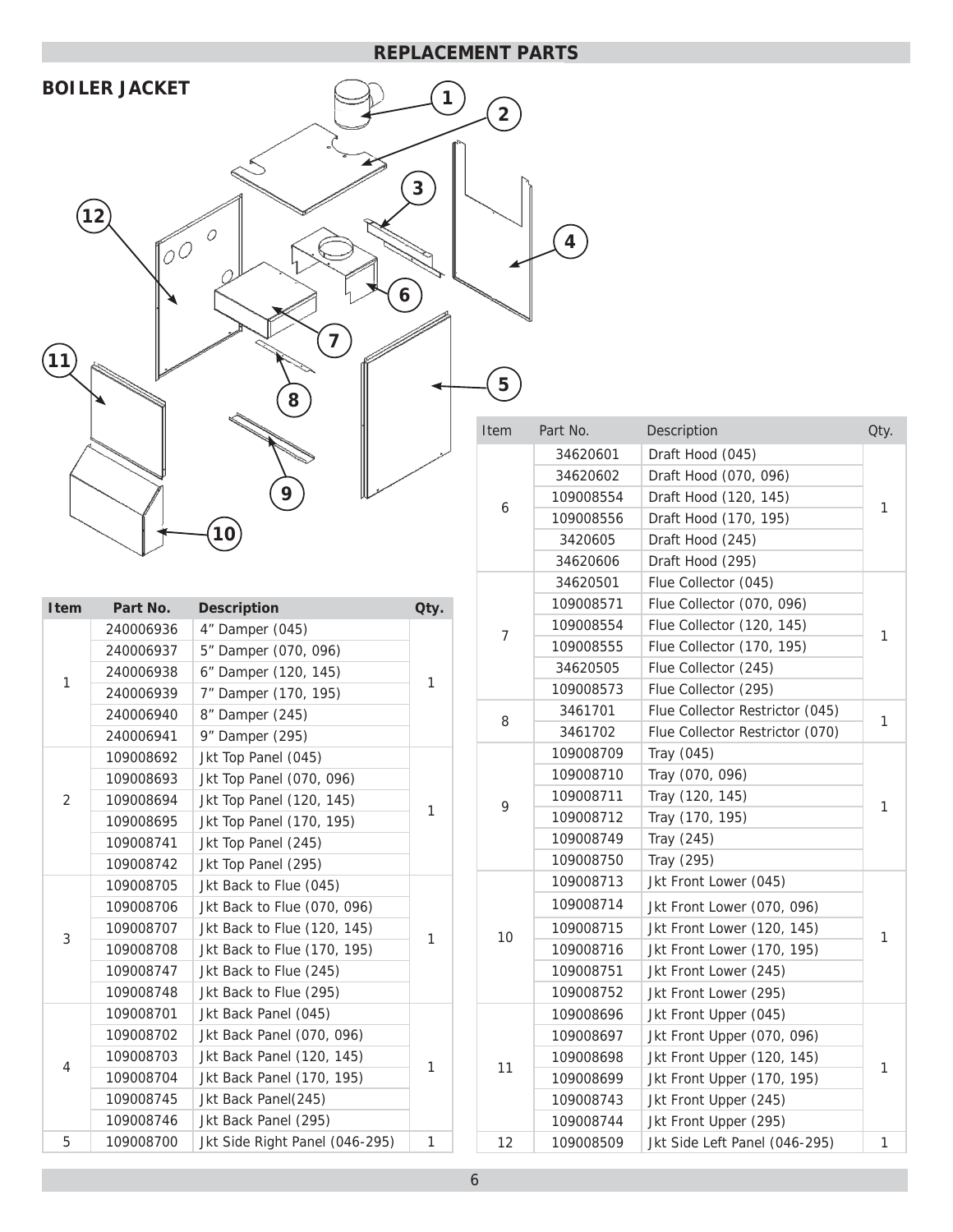## **HONEYWELL PILOT KIT**



| <b>Note</b> - Shipped with Natural Gas Configuration.<br>Requires field install for LP conversion. |                                                         |      |  |  |
|----------------------------------------------------------------------------------------------------|---------------------------------------------------------|------|--|--|
|                                                                                                    | Spark Pilot Kit - Natural Gas & LP/Propane<br>550002585 |      |  |  |
| Item                                                                                               | Description                                             | Qty. |  |  |
| 1                                                                                                  | Pilot Tubing, 1/8" x 24"                                |      |  |  |
| $\mathcal{P}$                                                                                      | Natural Gas Pilot                                       | 1    |  |  |
| 3                                                                                                  | <b>Bracket Screw</b>                                    | 1    |  |  |
| 4                                                                                                  | Pilot Shield                                            | 1    |  |  |
| 5                                                                                                  | Pilot Bracket Assembly                                  | 1    |  |  |
| $\star$<br>1<br>LP Orifice                                                                         |                                                         |      |  |  |
| $\star$                                                                                            | Compression Fitting (14662087)                          |      |  |  |
|                                                                                                    | * Not Shown                                             |      |  |  |